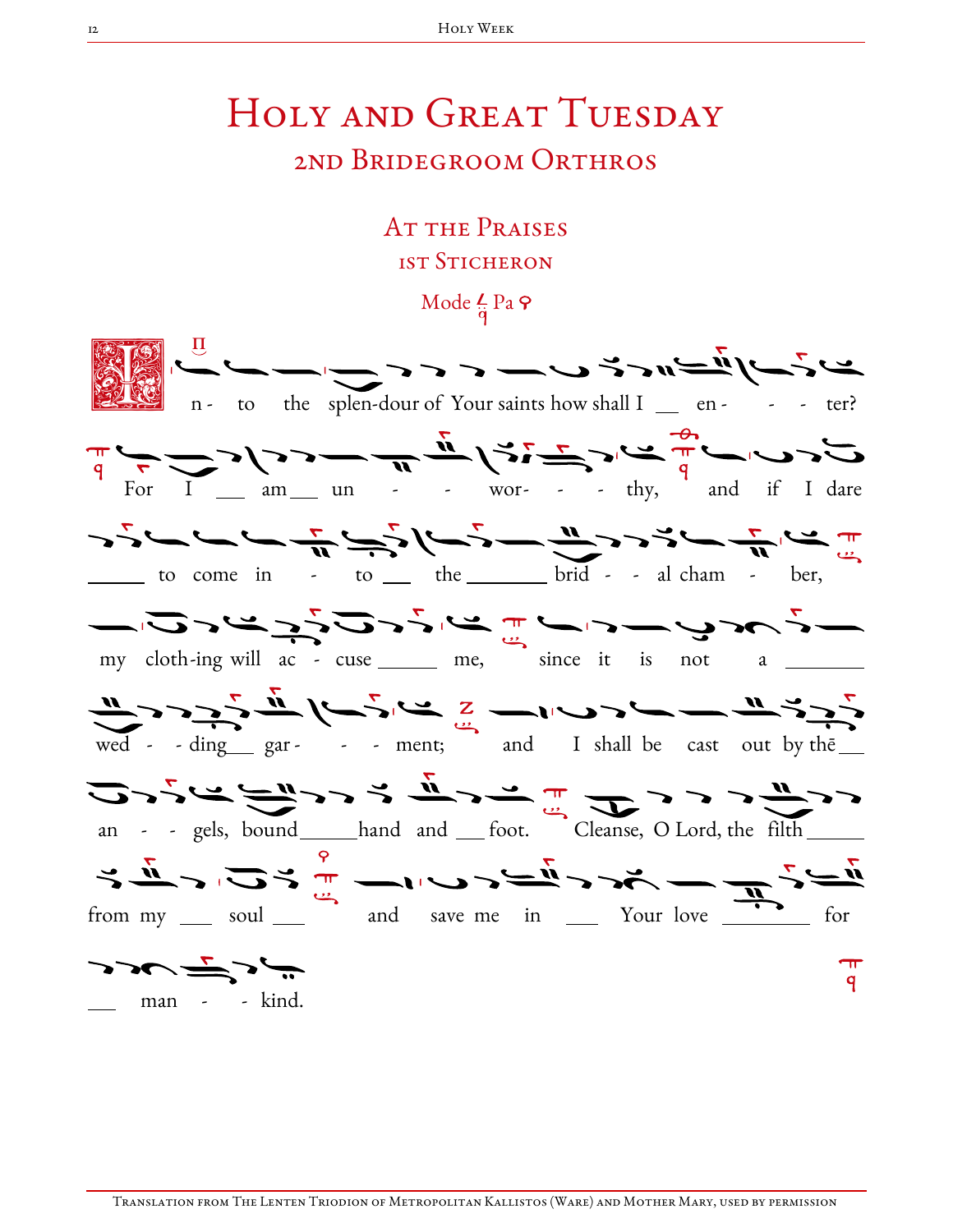## 2nd Sticheron

Mode  $\overline{\mathbf{u}}$  Thi  $-\theta$